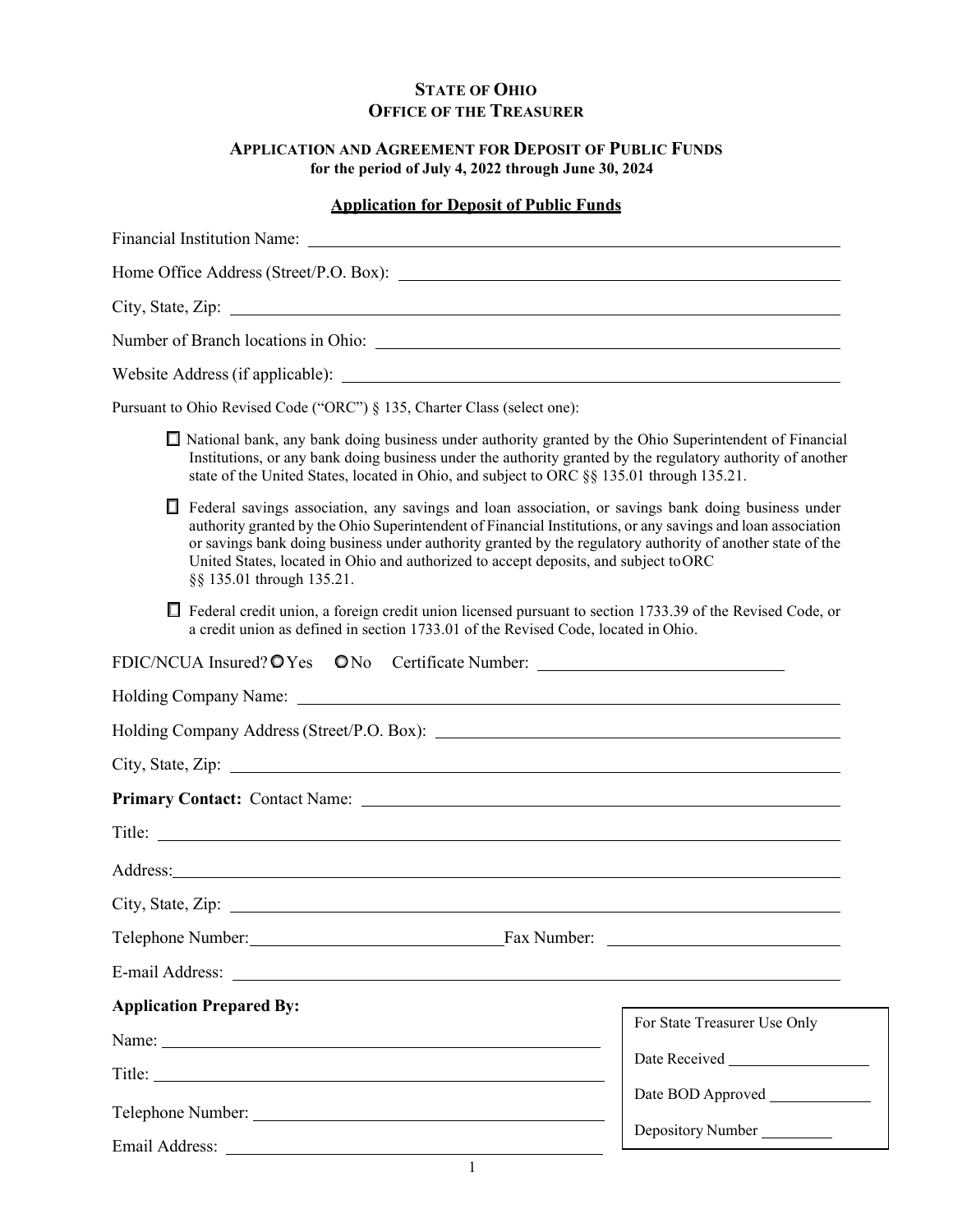# **Agreement for Public Depositories**

| This | Agreement                                                                                                | <b>1S</b> | hereby | made | by | and | between                           |
|------|----------------------------------------------------------------------------------------------------------|-----------|--------|------|----|-----|-----------------------------------|
|      |                                                                                                          |           |        |      |    |     | ("Financial Institution") and the |
|      | State Treasurer of Ohio ("Treasurer") for the biennium commencing July 4, 2022 and ending June 30, 2024, |           |        |      |    |     |                                   |
|      | to be designated as a depository by the State of Ohio Board of Deposit ("Board of Deposit") pursuant to  |           |        |      |    |     |                                   |
|      | Ohio Revised Code ("ORC") $\S\S$ 135.03 and 135.12 for (select one):                                     |           |        |      |    |     |                                   |

- □ *Only* Interim Deposits, as defined by ORC § 135.01, including Treasurer investments and programs such as linked deposit programs and BidOhio. NOTE: Credit unions seeking to be designated as depositories are only eligible to hold interim deposits under OAC 113-7-03(D).
- **□** *Only* Active Deposits, as defined by ORC § 135.01, including demand deposits of the Treasurer or of any account in the custody of the Treasurer. To be eligible to accept Active Deposits, the Financial Institution must also respond to the Board of Deposit Request for Proposal, which will be available at [www.ohiotreasurer.gov.](http://www.ohiotreasurer.gov/)
- □ *Both* Active Deposits and Interim Deposits. To be eligible to accept Active Deposits, the Financial Institution must also respond to the Board of Deposit Request for Proposal, which will be available at [www.ohiotreasurer.gov.](http://www.ohiotreasurer.gov/)

This Agreement, including the Resolution for Approval of Treasurer Deposits and the Security Agreement (collectively the "Agreement") is accompanied by a financial statement of the Financial Institution, under oath of its

(Title of Authorized Officer), in such detail as to show the capital funds of the Financial Institution as of the date of its latest report to the superintendent of financial institutions, the comptroller of the currency, the federal deposit insurance corporation, the board of governors of the federal reserve system, or the national credit union administration adjusted to show any changes therein prior to the date of application, pursuant to ORC §§ 135.08 or 135.10, as applicable.

1. **Compliance with ORC 135:** The Financial Institution agrees to comply with ORC § 135.03 and OAC 113-7-03 et seq. in that the Financial Institution shall not receive or have on deposit, at any one, time public moneys, including public moneys as defined in ORC § 135.31, in an aggregate amount in excess of thirty percent (30%) of its total assets, as shown in its latest report in the case of a bank, to the superintendent of financial institutions, the comptroller of the currency, or the federal home loan bank board or, in the case of a savings association, savings and loan association, or savings bank to the superintendent of financial institutions, the federal deposit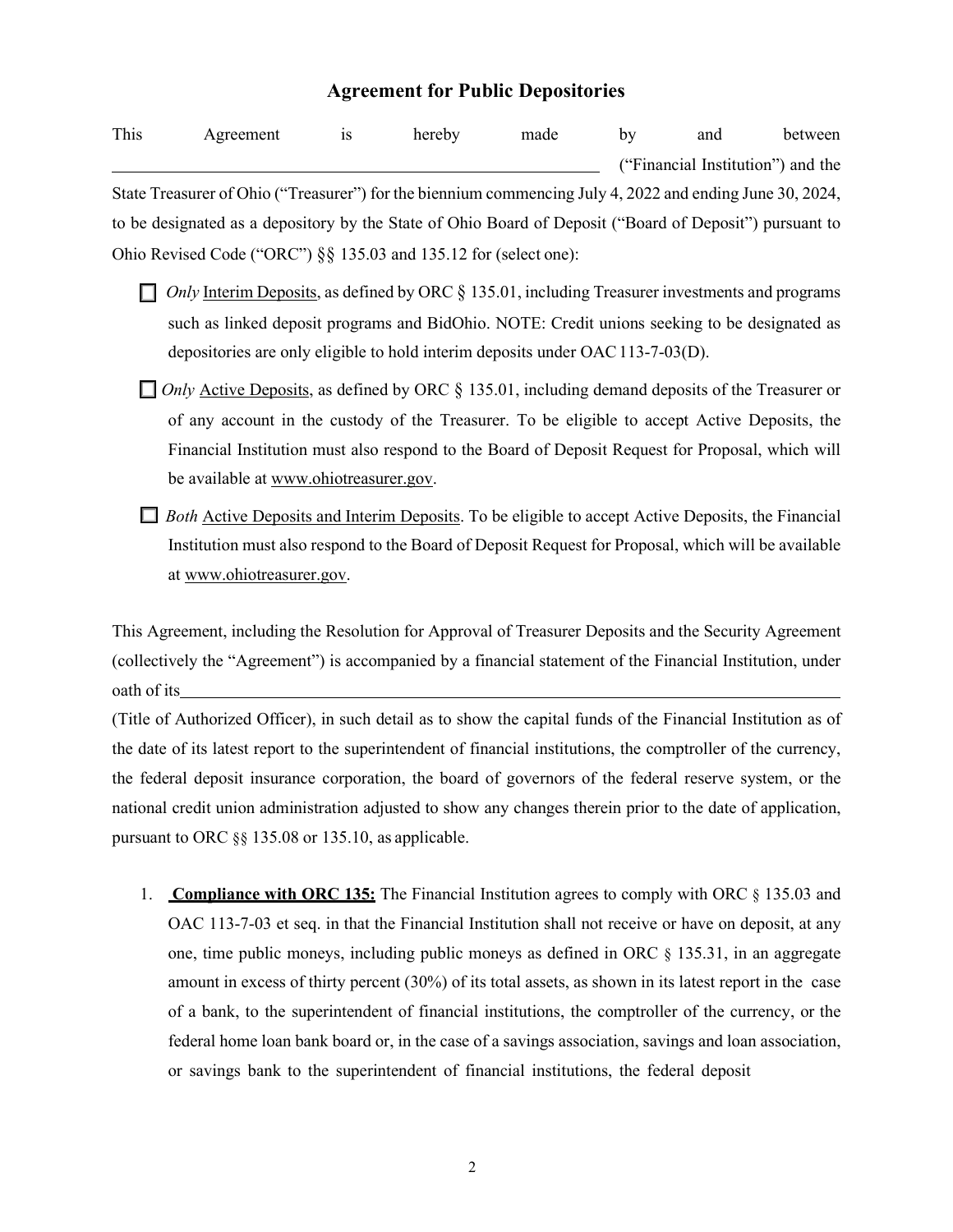insurance corporation, or the board of governors of the federal reserve system or, in the case of a credit union, the national credit union administration.

| Total Assets of the Financial Institution<br>(as listed on the accompanying financial statement)<br>(LIST THE FULL DOLLAR AMOUNT - DO NOT ABBREVIATE) |  |
|-------------------------------------------------------------------------------------------------------------------------------------------------------|--|
| Maximum Interim Deposits Requested                                                                                                                    |  |
| Maximum Active Deposits Requested                                                                                                                     |  |
| Maximum Total Deposits Requested*                                                                                                                     |  |

\*Although the ORC allows a Financial Institution to have public moneys on deposit up to thirty percent (30%) of its total assets, the maximum total deposits amount that will be approved may not exceed twentyfive percent (25%) of the Financial Institution's total assets, as shown in its latest report to the superintendent of financial institutions or comptroller of the currency or the national credit union administration. This will ensure that a Financial Institution is in compliance with the ORC at all times. The Financial Institution hereby certifies that it is eligible for Interim Deposits and/or Active Deposits ("Deposits") pursuant to ORC Chapter 135, and that it is permitted by all applicable law and regulations to pledge collateral to the Treasurer pursuant to ORC § 135.18. The Financial Institution, if designated by the Board of Deposit as a depository ("Depository"), further certifies that it will comply in all aspects with ORC Chapter 135 and all applicable federal, state and local laws and regulations. Further, the Financial Institution agrees that it will execute all elements of this Agreement, a Trustee Agreement ("Trustee Agreement") or Exhibit A (Collateral Election Certification), and any other agreements or documents required by the Treasurer during the term of this designation.

To satisfy the collateral requirements of ORC § 135.18, the Financial Institution must do one of the following:

1) Complete Exhibit A (Collateral Election Certification) and return this certification with this Agreement.

#### AND/OR

2) Execute one (1) of the two (2) Trustee Agreements that are enclosed with this Agreement, and have its Trustee do the same. The first enclosed Trustee Agreement may be used with any Financial Institution that satisfies the requirements of ORC  $\S$  135.18(J), and the second Trustee Agreement enclosed may be used if the Financial Institution chooses the Federal Home Loan Bank as a trustee. Such executed Trustee Agreement shall be returned to the Treasurer with this Agreement.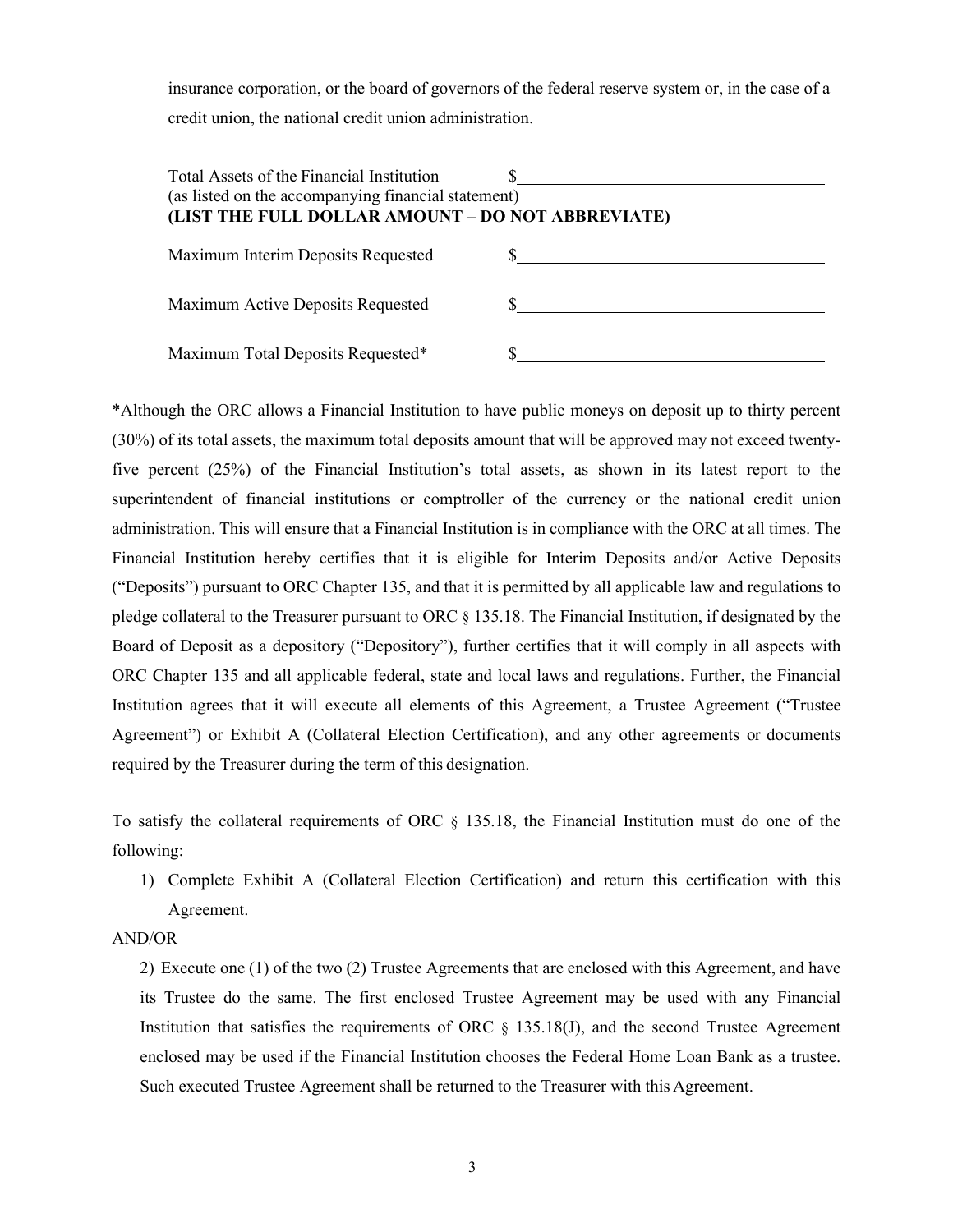- 2. **Agreement and Termination:** This Agreement, upon execution by the Financial Institution and approval by the Treasurer and approval by the Board of Deposit, shall be binding upon all parties thereafter. All Public Deposits shall be governed by the terms and conditions of this Agreement. This Agreement shall remain in full force and effect until either party has received written notice of termination of this Agreement in accordance with the OPCS Operating Policies (if applicable).
- 3. **Successor Institutions:** If a successor financial institution succeeds to the interest of the Financial Institution or if the Financial Institution is adjudged bankrupt or insolvent, or a receiver, liquidator or conservator of the Financial Institution or of its property is appointed, or if any public officer takes charge or control of the Financial Institution or its property, then the successor financial institution, receiver, liquidator, conservator or public officer shall, without any further act, be bound by and vested with all rights, powers, duties and obligations of the Financial Institution, including all Collateral obligations, under this Agreement.
- 4. **Rights In Data And Copyrights/Public Use:** The Treasurer shall have unrestricted authority to reproduce, distribute, and use (in whole or in part) any reports, data, or materials prepared by Financial Institution pursuant to this Agreement. Except as required by law, no such documents or other materials produced (in whole or in part) to the Treasurer shall be considered confidential or trade secret or subject to copyright by Financial Institution in the United States or any other country. Financial Institution agrees that all deliverables hereunder may be made freely available to the general public to the extent required by law.

#### **5. Liability:**

- a. Financial Institution agrees to indemnify and to hold the Treasurer and the State of Ohio harmless and immune from any and all claims for injury or damages arising from this Agreement that are attributable to Financial Institution's own actions or omissions or those of its trustees, officers, agents, employees, subcontractors, suppliers, third parties utilized by Financial Institution, or joint venturers while acting under this Agreement. Such claims shall include any claims made under the Fair Labor Standards Act or under any other federal or state law involving wages, overtime, or employment matters and any claims involving patents, copyrights, and trademarks.
- b. Financial Institution shall bear all costs associated with defending the Treasurer and the State of Ohio against any claims that may arise in the performance of this Agreement.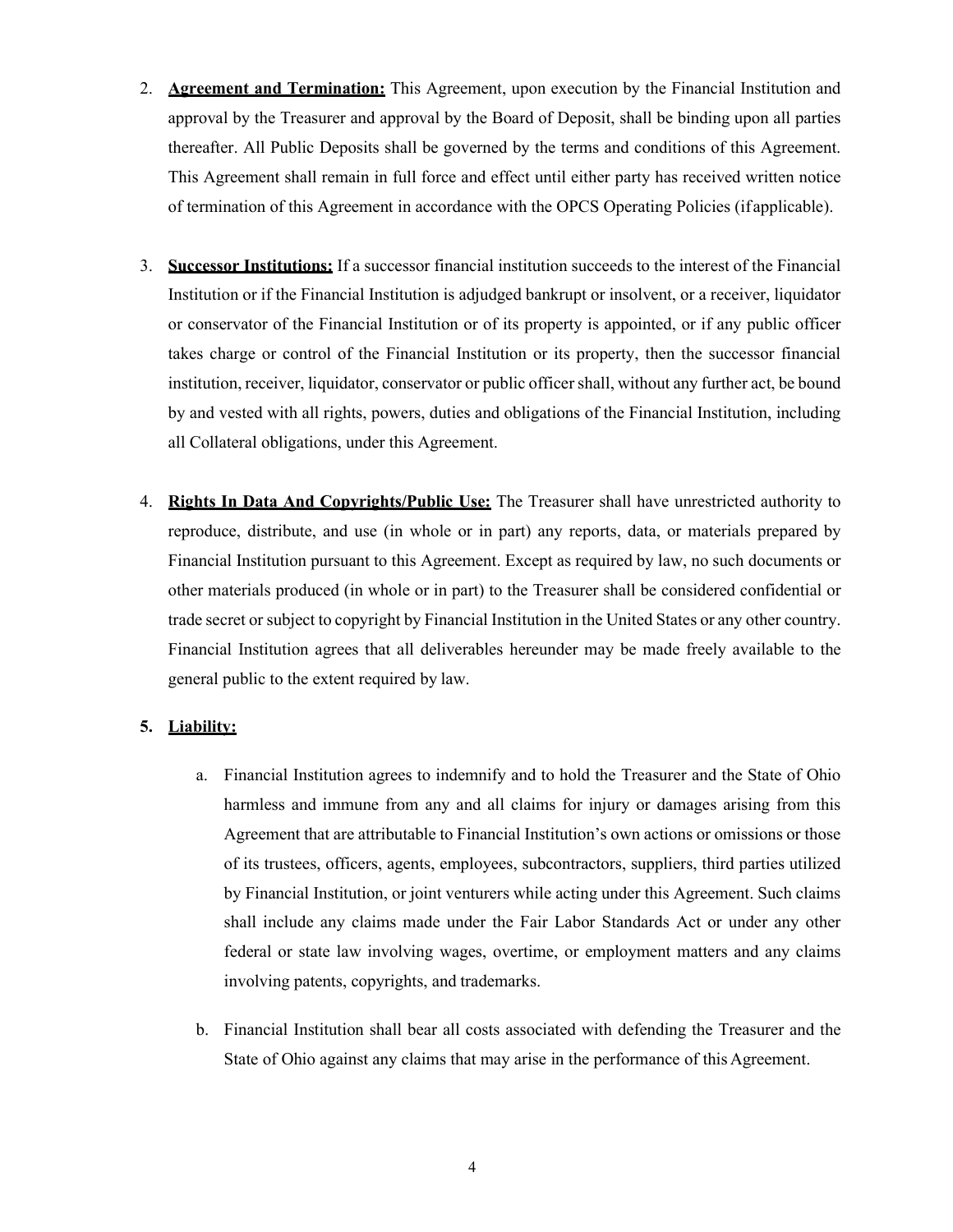- c. Any dispute regarding performance pursuant to the terms of this Agreement that cannot be mutually resolved by the parties, and, where liability of one or both parties is at issue, shall be filed in a court of competent jurisdiction in Franklin County, Ohio.
- d. In no event shall either party be liable to the other party for indirect, consequential, incidental, special, or punitive damages, or lost profits, even if either party knows or should have known of the possibility of such damages.
- 6. **Compliance With Laws:** Financial Institution, in the execution of duties and obligations under this Agreement, agrees to comply with all applicable federal, state, and local laws, rules, regulations, and ordinances.
- 7. **Entire Agreement:** This Agreement contains the entire agreement between the parties hereto and shall not be modified, amended, or supplemented, or any rights herein waived, unless specifically agreed upon in writing by the parties hereto. This Agreement supersedes any and all previous agreements, whether written or oral, between the parties.
- 8. **Notices:** All notices, consents, and communications hereunder shall be given in writing, shall be deemed to be given upon receipt thereof, and shall be sent to the addresses first set forth above.
- 9. **Headings Not Binding:** The headings appearing at the beginning of the sections in this Agreement have been inserted for identification and reference purposes only and shall not be used in the construction or interpretation of this Agreement.
- 10. **Severability:** If any provision of this Agreement is determined by a court of competent jurisdiction to be invalid, illegal, or unenforceable, that determination shall not affect any other provision of this Agreement. Any other provision will be construed and enforced as if the invalid, illegal, or unenforceable provision were not contained herein.
- 11. **Governing Law & Venue:** This Agreement and the rights of the parties hereunder shall be governed, construed, and interpreted in accordance with the laws of the State of Ohio and only Ohio courts shall have jurisdiction over any action or proceeding concerning the Agreement and/or performance thereunder. Venue for actions shall occur in Franklin County, Ohio.
- 12. **Assignment:** Neither this Agreement nor any portion thereof shall be assigned or transferred to a successor without prior written approval from the Treasurer. If approval is granted, then during the term of this Agreement, all successors and assigns shall be bound by the terms of this Agreement.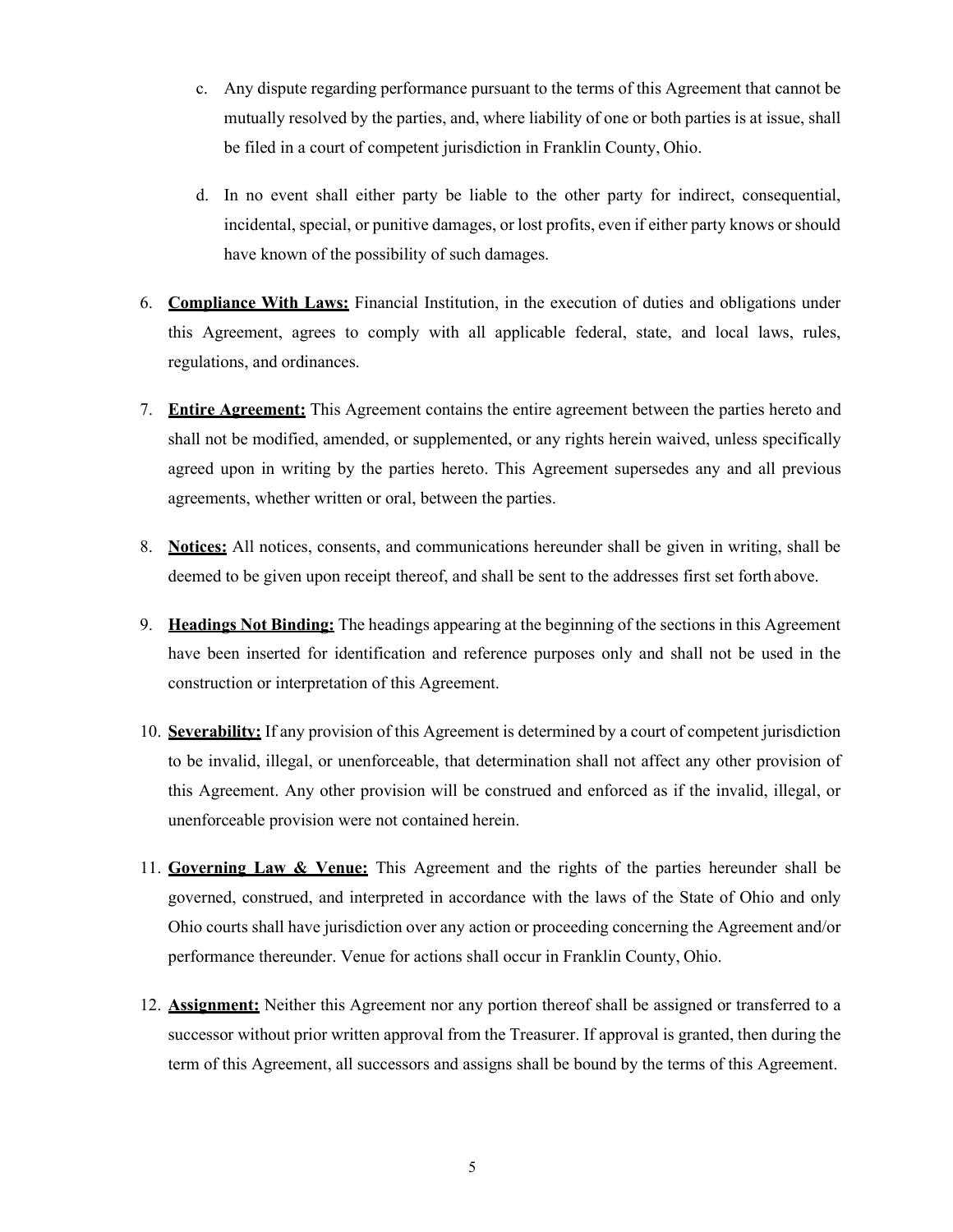- 13. **Force Majeure:** Financial Institution shall not be responsible or liable for any failure or delay in the performance of its obligations under this Agreement arising out of or caused, directly or indirectly, by circumstances beyond its control, including without limitation: acts of God; earthquakes; fires; floods; wars; civil or military disturbances; acts of terrorism; sabotage; epidemics; riots; loss or malfunctions of utilities, transportation, computer (hardware or software), or communications service; accidents; labor disputes; acts of civil or military authority; governmental actions; or inability to obtain labor, material, equipment, or transportation. Nothing in the preceding paragraph shall relieve Financial Institution of its duty to maintain a business continuity plan that ensures that the flow of services shall continue without interruption, or in Financial Institution's obligation to perform any duty upon resuming business.
- 14. **Expenses:** Unless expressed otherwise in this Agreement, Financial Institution shall be responsible for and assume all expenses that are incurred as a result of the performance of this Agreement.
- 15. **Amendments:** All amendments to this Agreement, including amendments to its attachments and exhibits, must be in writing and signed by Financial Institution and the Treasurer.
- 16. **Waiver Of Breach:** The waiver by either party of a breach of any provision of this Agreement by the other party or its assignee shall not operate or be construed as a waiver of any subsequent breach by the breaching party. A waiver by either party shall only be valid if it is in writing and signed by an authorized officer of the party making the waiver.
- 17. **Counterparts; Electronic Signature:** This Agreement may be executed in one or more counterparts (including by facsimile transmission), each of which shall be deemed an original and all of which taken together shall constitute one and the same instrument. Delivery of an executed counterpart of this Security Agreement by e-mail (PDF) or telecopy shall be effective as delivery of a manually executed counterpart of this Security Agreement.

The Financial Institution agrees to comply with all provisions of the terms and conditions set out in this Agreement, including any exhibits or appendices, and requests approval as a Depository.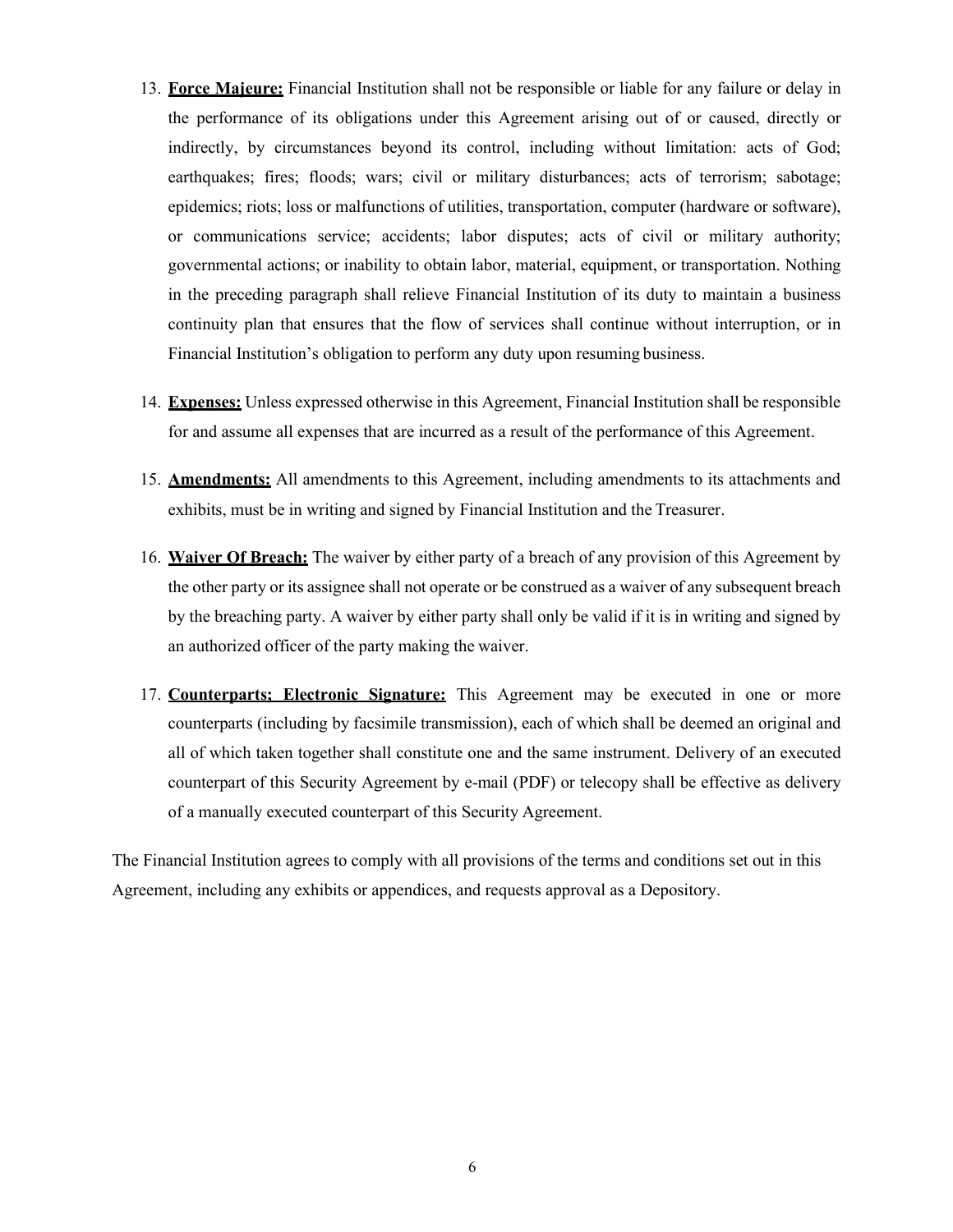| IN WITNESS WHEREOF, we have by authority of our board of directors, caused our corporate seal to |        |    |
|--------------------------------------------------------------------------------------------------|--------|----|
| be affixed and these present to be signed this                                                   | dav of | 20 |

| FINANCIAL INSTITUTION: University of the contract of the contract of the contract of the contract of the contract of the contract of the contract of the contract of the contract of the contract of the contract of the contr |  |
|--------------------------------------------------------------------------------------------------------------------------------------------------------------------------------------------------------------------------------|--|
| NAME: NAME:                                                                                                                                                                                                                    |  |
|                                                                                                                                                                                                                                |  |
| TITLE: TITLE:                                                                                                                                                                                                                  |  |
| DATE:                                                                                                                                                                                                                          |  |
|                                                                                                                                                                                                                                |  |
|                                                                                                                                                                                                                                |  |
| NAME:                                                                                                                                                                                                                          |  |
| TITLE: TITLE:                                                                                                                                                                                                                  |  |
| DATE:                                                                                                                                                                                                                          |  |
|                                                                                                                                                                                                                                |  |
| <b>STATE TREASURER OF OHIO</b>                                                                                                                                                                                                 |  |
| NAME: NAME:                                                                                                                                                                                                                    |  |
| TITLE:                                                                                                                                                                                                                         |  |
|                                                                                                                                                                                                                                |  |
|                                                                                                                                                                                                                                |  |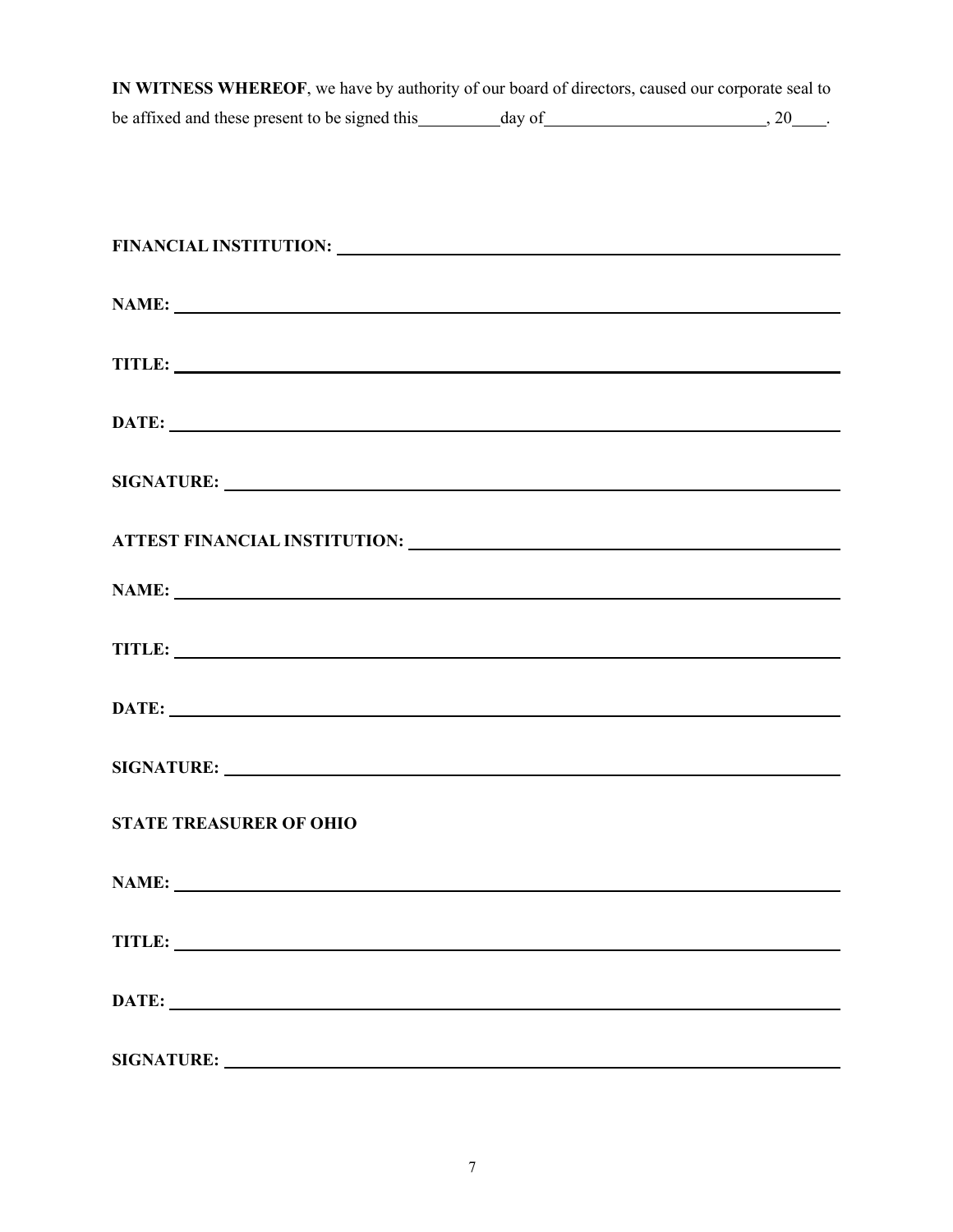# **Exhibit A Collateral Election Certification**

("Financial Institution")

| hereby gives notice to the State Treasurer of Ohio ("Treasurer") that Treasurer's Deposits ("Deposits") are<br>secured in accordance with the terms set forth in the Security Agreement section of the Agreement for<br>Deposit of Public Funds ("Agreement") by the following methods: (Select all that apply)                                                                                                                                                                                                                                                                                                                                                                    |                            |
|------------------------------------------------------------------------------------------------------------------------------------------------------------------------------------------------------------------------------------------------------------------------------------------------------------------------------------------------------------------------------------------------------------------------------------------------------------------------------------------------------------------------------------------------------------------------------------------------------------------------------------------------------------------------------------|----------------------------|
| Deposits shall be secured by securities pledged to the Treasurer and held by the Federal<br>Reserve Bank of Boston. This Financial Institution hereby appoints the Federal Reserve<br>Bank of Boston as trustee pursuant to ORC $\S$ 135.18(J), and agrees to the terms of Federal<br>Reserve Bank Appendix C of Operating Circulars 7 and 9.                                                                                                                                                                                                                                                                                                                                      |                            |
| Deposits, including any associated accrued interest, shall be covered in full by federal deposit<br>or share insurance. Deposits requested in section 1 of the Application/Agreement shall not<br>exceed ninety (90) percent of the current FDIC/NCUA insurance limit. In the event Deposits,<br>including any associated accrued interest exceeds ninety (90) percent of the current<br>FDIC/NCUA insurance limit, the Financial Institution shall immediately choose another<br>option whereby Treasurer's deposits are secured in accordance with the terms set forth in the<br>Application/Agreement, or the Financial Institution shall return the Deposits to the Treasurer. |                            |
| Deposits shall be secured by an eligible letter of credit through the Federal Home Loan<br>Bank, pursuant to ORC $\S$ 135.18(D)(2), delivered to and held by the Treasurer.                                                                                                                                                                                                                                                                                                                                                                                                                                                                                                        |                            |
| Public Deposits shall be secured by a surety bond pursuant to ORC $\S$ 135.18(D)(10), which<br>shall be approved by the Treasurer and evidenced by a written instrument (Surety<br>Agreement) attached hereto. A copy of the surety bond shall be on file with the Treasurer.                                                                                                                                                                                                                                                                                                                                                                                                      |                            |
| Deposits shall be secured by securities or other obligations pledged to the Treasurer<br>evidenced by a written instrument (Trustee Agreement) attached hereto pursuant to ORC §<br>$135.18(D)$ .                                                                                                                                                                                                                                                                                                                                                                                                                                                                                  |                            |
| Deposits shall be secured by the Ohio Pooled Collateral Program under ORC 2. <sup>1</sup>                                                                                                                                                                                                                                                                                                                                                                                                                                                                                                                                                                                          |                            |
| Financial Institution agrees that it will give prior written notice to Treasurer if at any time any of the<br>above statements cease to be true and accurate.                                                                                                                                                                                                                                                                                                                                                                                                                                                                                                                      |                            |
| day of<br>Certified this                                                                                                                                                                                                                                                                                                                                                                                                                                                                                                                                                                                                                                                           | 20                         |
|                                                                                                                                                                                                                                                                                                                                                                                                                                                                                                                                                                                                                                                                                    | s as Financial Institution |
| Financial Institution Authorized Signature                                                                                                                                                                                                                                                                                                                                                                                                                                                                                                                                                                                                                                         |                            |
| Printed Name                                                                                                                                                                                                                                                                                                                                                                                                                                                                                                                                                                                                                                                                       |                            |
| Title                                                                                                                                                                                                                                                                                                                                                                                                                                                                                                                                                                                                                                                                              |                            |

<span id="page-7-0"></span>Date

<sup>&</sup>lt;sup>1</sup> Ohio Pooled Collateral Program Participants are not required to complete the remainder of this application or any additional Trustee Agreements. Please see the Ohio Pooled Collateral Program website at opcs.ohio.gov for additional information. NOTE: Credit unions are ineligible to participate in the Ohio Pooled Collateral Program under OAC 113-7-05(A).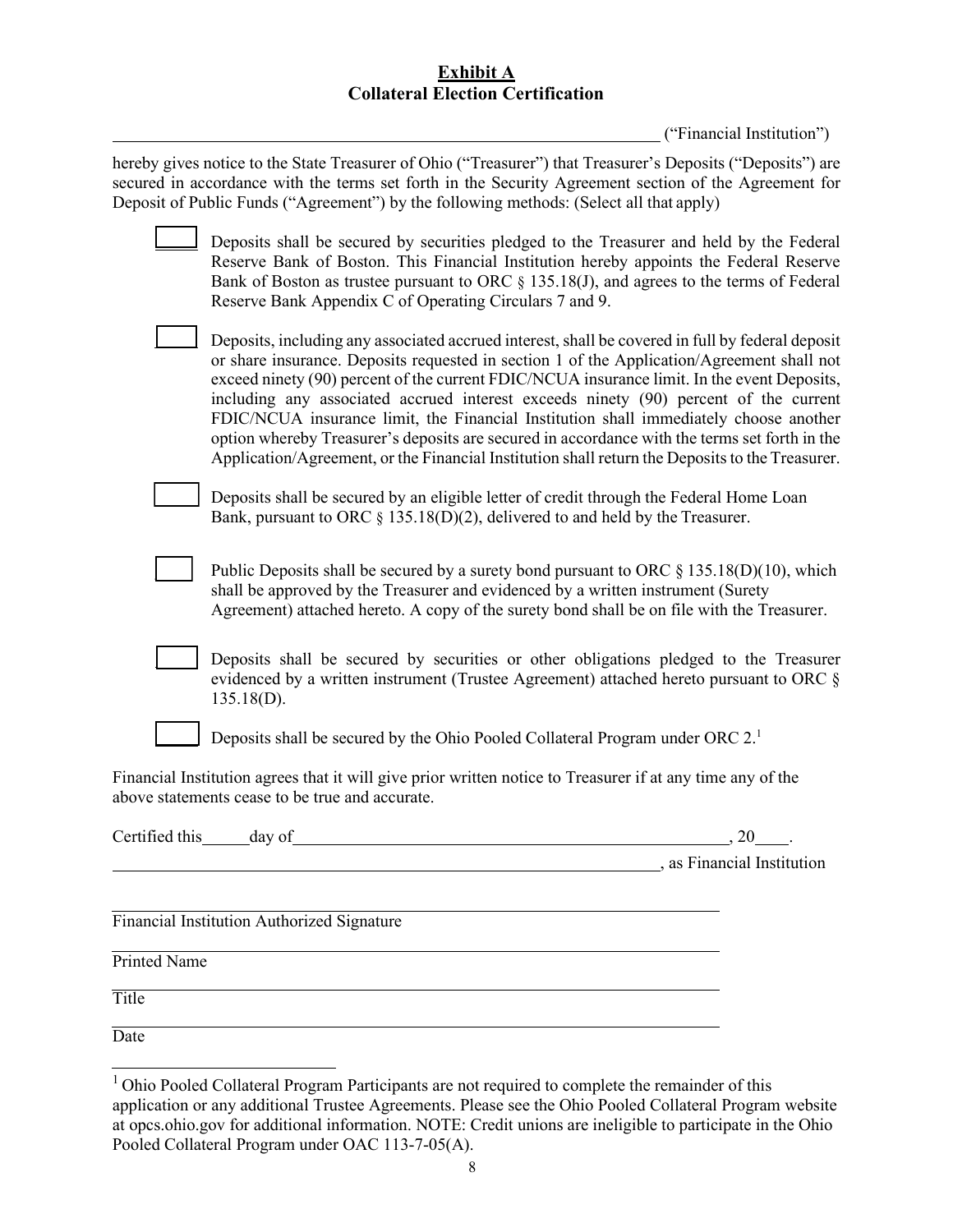**NOTE: The Resolution set out below shall be adopted by the Financial Institution's Board of Directors. This Resolution and this Agreement, including the Security Agreement, shall be entered upon the records of the Financial Institution.**

# **Resolution by the Board of Directors\***

*\*With prior approval from the State Treasurer of Ohio, a resolution approved by the Loan Committee will be conditionally accepted contingent upon the receipt of ratification by the Board of Directors at its next scheduled meeting.*

| At | a | duly                             | convened | meeting                                                                          | of | the |    | Board of Directors                                                                               | of |
|----|---|----------------------------------|----------|----------------------------------------------------------------------------------|----|-----|----|--------------------------------------------------------------------------------------------------|----|
|    |   |                                  |          |                                                                                  |    |     |    | (Name of the Financial Institution)                                                              |    |
|    |   | held in the offices at           |          |                                                                                  |    |     |    |                                                                                                  |    |
|    |   | (Location Address) on the day of |          |                                                                                  |    |     | 20 | at which a quorum                                                                                |    |
|    |   |                                  |          |                                                                                  |    |     |    | was present, among other business transacted, the following resolution upon motion duly made and |    |
|    |   |                                  |          | seconded, was adopted and entered upon the minutes of the Financial Institution. |    |     |    |                                                                                                  |    |

WHEREAS, Ohio law requires that all public depositories pledge eligible securities ("Securities") to secure the Treasurer's public deposits.

NOW THEREFORE, BE IT RESOLVED by the Board of Directors of this Financial Institution that a pledge of Securities owned by the Financial Institution in an amount equal to or exceeding any deposits of the Treasurer is approved, it being the express purpose of the resolution to comply with the provisions of 12 United States Code ("USC") § 1823(e) or 12 USC § 1785 as applicable, and Ohio Revised Code ("ORC") Chapters 135 and 1309, is hereby authorized.

BE IT RESOLVED FURTHER, that the President or any Vice President, or any executive officer ("Officers") of this Financial Institution is hereby authorized and directed as follows:

**1st.** To prepare and present, fully, in the manner and form required by the Treasurer, an application on behalf of this Financial Institution to become a Depository and which application upon acceptance by the Ohio Board of Deposit shall become a binding agreement.

**2nd.** To execute on behalf of this Financial Institution one or more Security Agreements and Trustee Agreements, and any and all contracts which may be required by the Treasurer, should this Financial Institution be designated a Depository.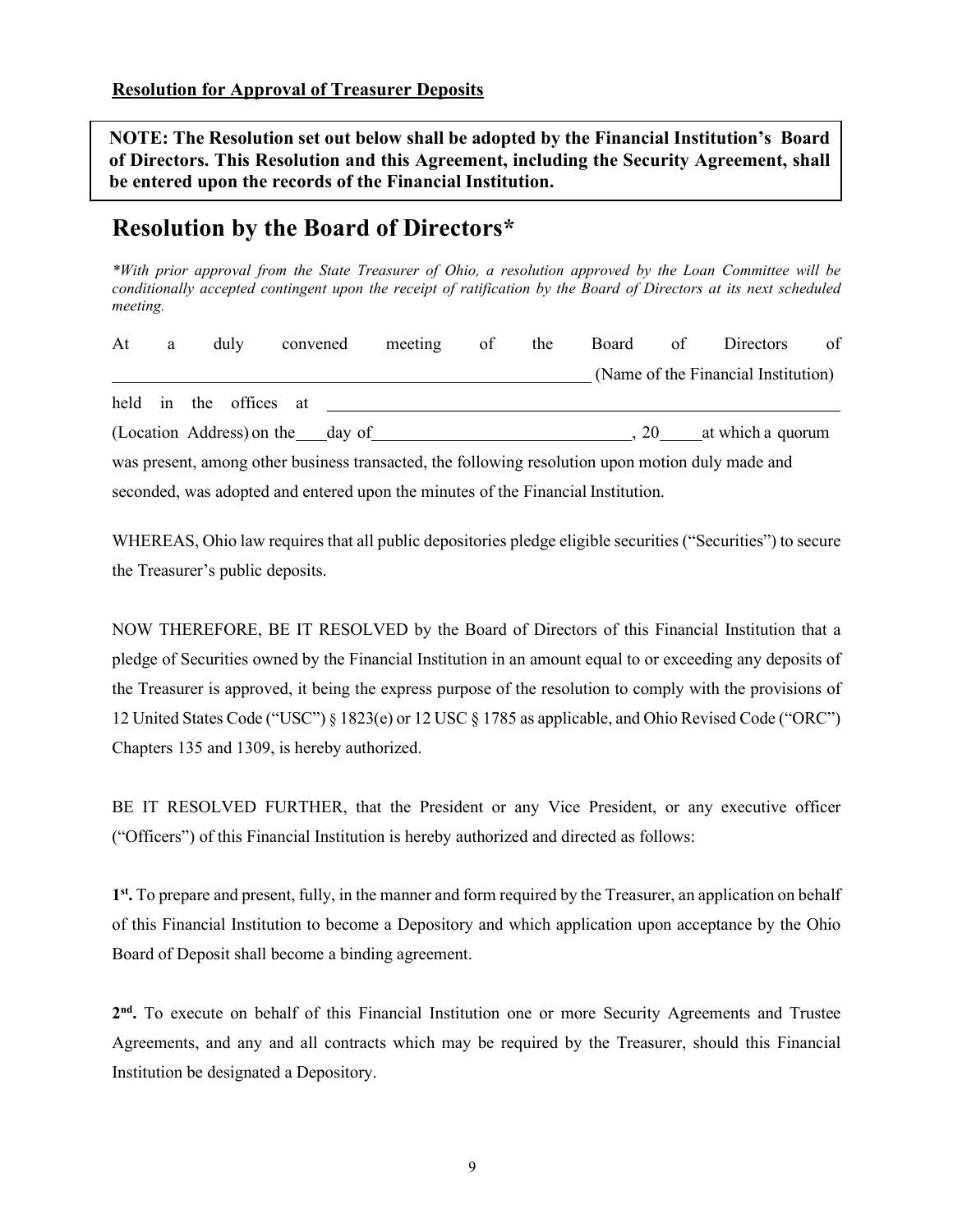**3rd.** To pledge to the Treasurer such Securities owned by this Financial Institution free and clear of all other liens and claims, and approved by the Treasurer to be received and held by a third-party Trustee, as provided in ORC § 135.18, as pledged Securities to guarantee and secure the payment by Financial Institution of Treasurer's Deposits as required by law. The Officers are further authorized and directed, from time to time, to deposit other and additional Securities whenever required by the Treasurer. The Officers may, with the consent of the Treasurer, substitute any pledged Securities. The Officers are also hereby fully empowered to execute for this Financial Institution any contract or instrument, evidencing a pledge of any or all pledged Securities, which contract gives to the Treasurer powers of sale and disposition of the pledged Securities and of the net proceeds of sale thereof after deducting necessary commissions and expenses, as may be required by the Treasurer.

BE IT RESOLVED FURTHER, that the Agreement and the pledge of Securities approved by this Resolution shall be an official record of this Financial Institution.

The undersigned Secretary of the Board of Directors of

(Name of the Financial Institution) does hereby certify that the foregoing is a Resolution duly adopted by the Board of Directors at a meeting held on the aforementioned date, at which a quorum of the Directors were present and does further hereby certify that the Resolution has not been altered, amended, repealed, or rescinded and is now in full force and effect.

IN WITNESS WHEREOF, I have hereunto subscribed my name and, if available, affixed the seal of (Name of the Financial Institution)

 $\frac{1}{20}$  ,  $\frac{1}{20}$  ,  $\frac{1}{20}$  ,  $\frac{1}{20}$  ,  $\frac{1}{20}$  ,  $\frac{1}{20}$  ,  $\frac{1}{20}$  ,  $\frac{1}{20}$  ,  $\frac{1}{20}$  ,  $\frac{1}{20}$  ,  $\frac{1}{20}$  ,  $\frac{1}{20}$  ,  $\frac{1}{20}$  ,  $\frac{1}{20}$  ,  $\frac{1}{20}$  ,  $\frac{1}{20}$  ,  $\frac{1}{20}$  ,

Secretary's Signature

Seal (If available)

Printed Name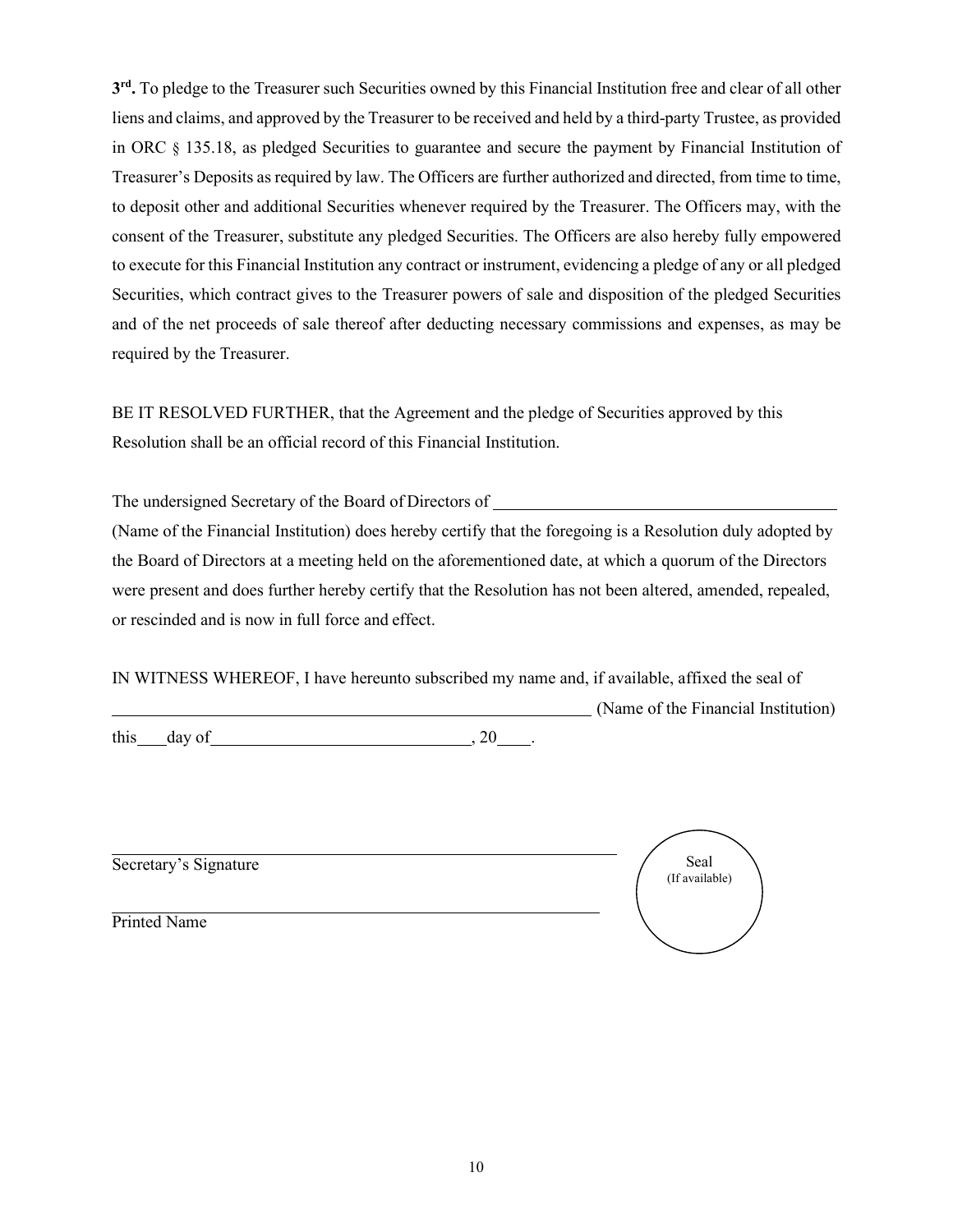#### **Security Agreement**

#### WHEREAS,

("Financial Institution") has been designated by the Board of Deposit as an approved Depository for the period ending June 30, 2024, the Financial Institution, in order to grant, evidence and perfect the security interest of the Treasurer in Securities pledged from time to time by the Financial Institution in order to secure the Treasurer's deposits ("Deposits"), hereby covenants, agrees and binds itself as follows:

The Financial Institution, as security for Deposits in excess of the amount insured by the Federal Deposit Insurance Corporation ("FDIC"), the National Credit Union Administration ("NCUA"), grants, pledges, and assigns to the Treasurer a security interest in eligible securities, as such term is defined in Ohio Revised Code ("ORC") § 135.18 ("Securities"), acceptable to the Treasurer, in an amount required by the Treasurer, but not less than the amount required by ORC § 135.18 ("Collateral"). Such Collateral shall be placed on deposit with a trustee as defined in ORC  $\S$  135.18(J) ("Trustee"), and are hereby pledged to the Treasurer as security for uninsured Deposits. Such Trustee, which shall not be the Financial Institution or one of its affiliates, and the Financial Institution shall enter into any other agreements reasonably required by the Treasurer to ensure that the Treasurer has a perfected first security interest in the Collateral.

The Financial Institution certifies it will maintain separate and complete records related to all such Collateral necessary to secure Deposits in excess of the amount insured by the FDIC or NCUA. Such Collateral records shall be regularly monitored by the Financial Institution and shall be reconciled to the records of the Trustee daily. The books, accounts, and collateral records of the Financial Institution pertaining to such Deposits and Collateral shall be open at all reasonable times during normal business hours to the inspection of the Treasurer or its authorized representatives. The Financial Institution shall provide all reports reasonably required by the Treasurer and shall authorize the Trustee to provide any information reasonably requested by the Treasurer or its auditors pertaining to such Deposits and Collateral.

The Financial Institution hereby represents that it shall pledge as security for Deposits in excess of the amount insured by the FDIC only those Securities in which it is the legal and actual owner, free and clear of all other liens or claims, and that the same Securities shall be pledged in their entirety to the Treasurer so that the Treasurer can exercise its rights to sell the Collateral upon default of the Financial Institution in accordance with Ohio law. Except for the security interest granted herein, the Financial Institution covenants that the Collateral shall remain free from any and all security interests, liens, encumbrances, claims and interests. With respect to any Securities comprising part of the Collateral, no instrument, certificate, coupon or similar writing representing such Collateral exists and if at any time during the term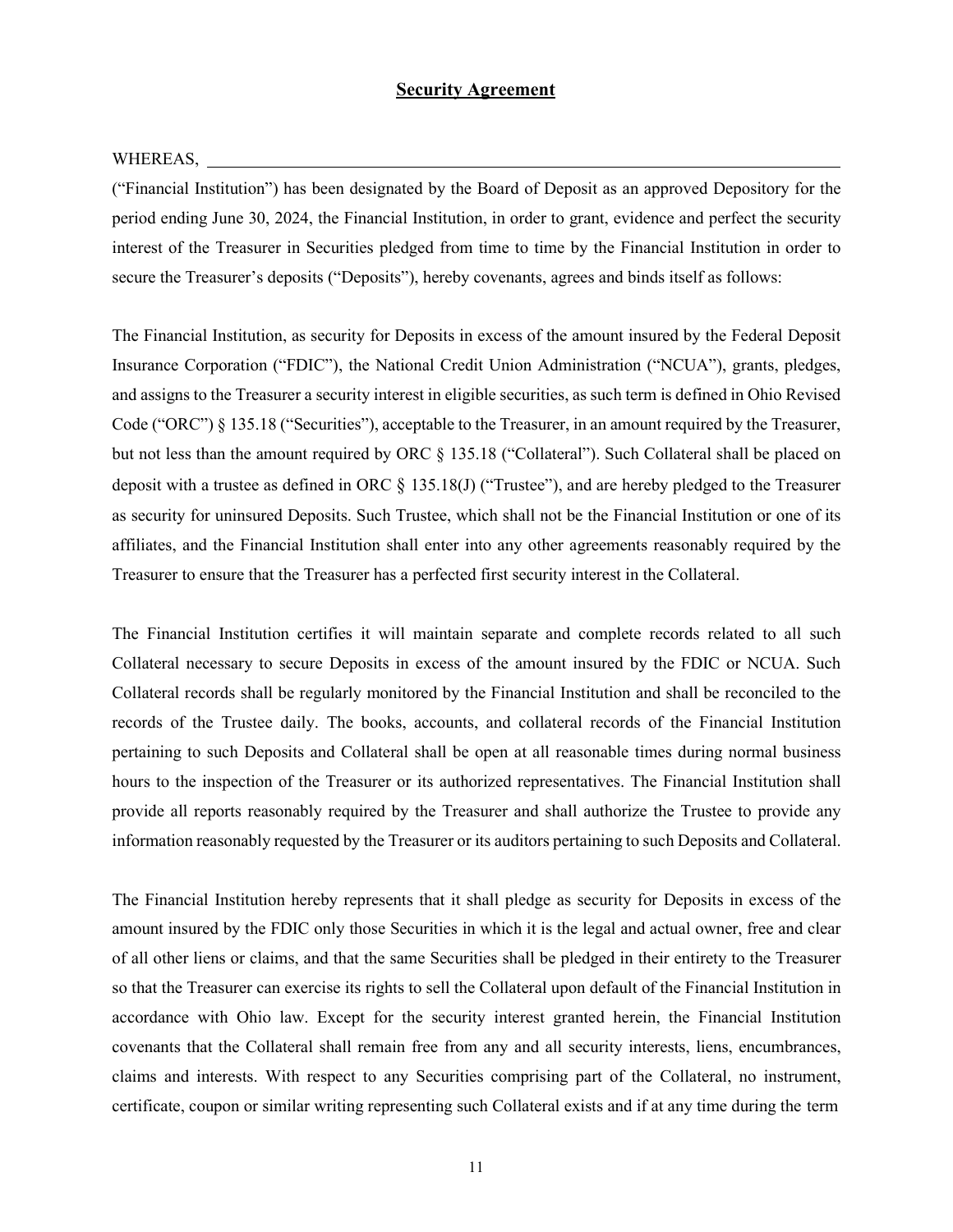of this Agreement, an instrument, certificate, coupon or similar writing representing such Collateral is issued, the Financial Institution shall immediately notify the Treasurer and shall assist the Treasurer to obtain possession of that instrument, certificate, coupon or similar writing to protect, assure or enforce the Treasurer's rights and remedies created by, provided in or emanating from this Security Agreement.

The Financial Institution further represents to the Treasurer that: (i) it is a national banking association, state chartered banking association, federal savings bank, savings and loan association or credit union duly organized and validly existing under the laws of the United States of America or the State of Ohio; (ii) it has, or will have at the time of delivery of any Collateral under this Agreement, the right power and authority to grant a security interest therein with priority over any other rights or interests therein; (iii) the execution and delivery of this Agreement and the pledge of the Collateral hereunder has been approved by its Board of Directors or its Loan Committee; and (iv) the execution and delivery of this Agreement and the pledge of the Collateral hereunder will not violate or be in conflict with its Articles of Association or Certificate of Incorporation or By-Laws of the Financial Institution, any agreement or instrument to which the Financial Institution may be a party, any rule, regulation or order of any regulator applicable to the Financial Institution, or any internal policy of the Financial Institution adopted by its Board of Directors.

The Financial Institution agrees to immediately pledge additional Securities whenever necessary to ensure the full collateralization of Deposits in excess of the amount insured by the FDIC or NCUA as required by law, and such additional Securities shall become part of the Collateral and subject to all terms of this Security Agreement.

Upon the Financial Institution's failure to immediately pay and satisfy upon presentment, any check, electronic funds transfer, or draft lawfully drawn upon any Deposits, or its failure to pay to the Treasurer the Deposits, either in part or in full, and any accrued interest, whenever due, the Treasurer shall have the right and power any time thereafter to recover the entire amount of money belonging to the Treasurer, then on deposit with the Financial Institution, together with all accrued interest, by sale of the Collateral. It is the express purpose of this section to authorize the Treasurer to obtain control of the Collateral pursuant to Ohio law and to place itself in a position where it can have the Collateral sold, without further action of the Financial Institution.

The Financial Institution hereby agrees to fully cooperate and to execute any documents reasonably necessary or appropriate in order for the Treasurer to conduct the sale of the Collateral. It is hereby fully understood that all usual and necessary expenses and commissions incurred by the Treasurer in connection with the sale or sales of the Collateral may be deducted from the proceeds of the sale. Any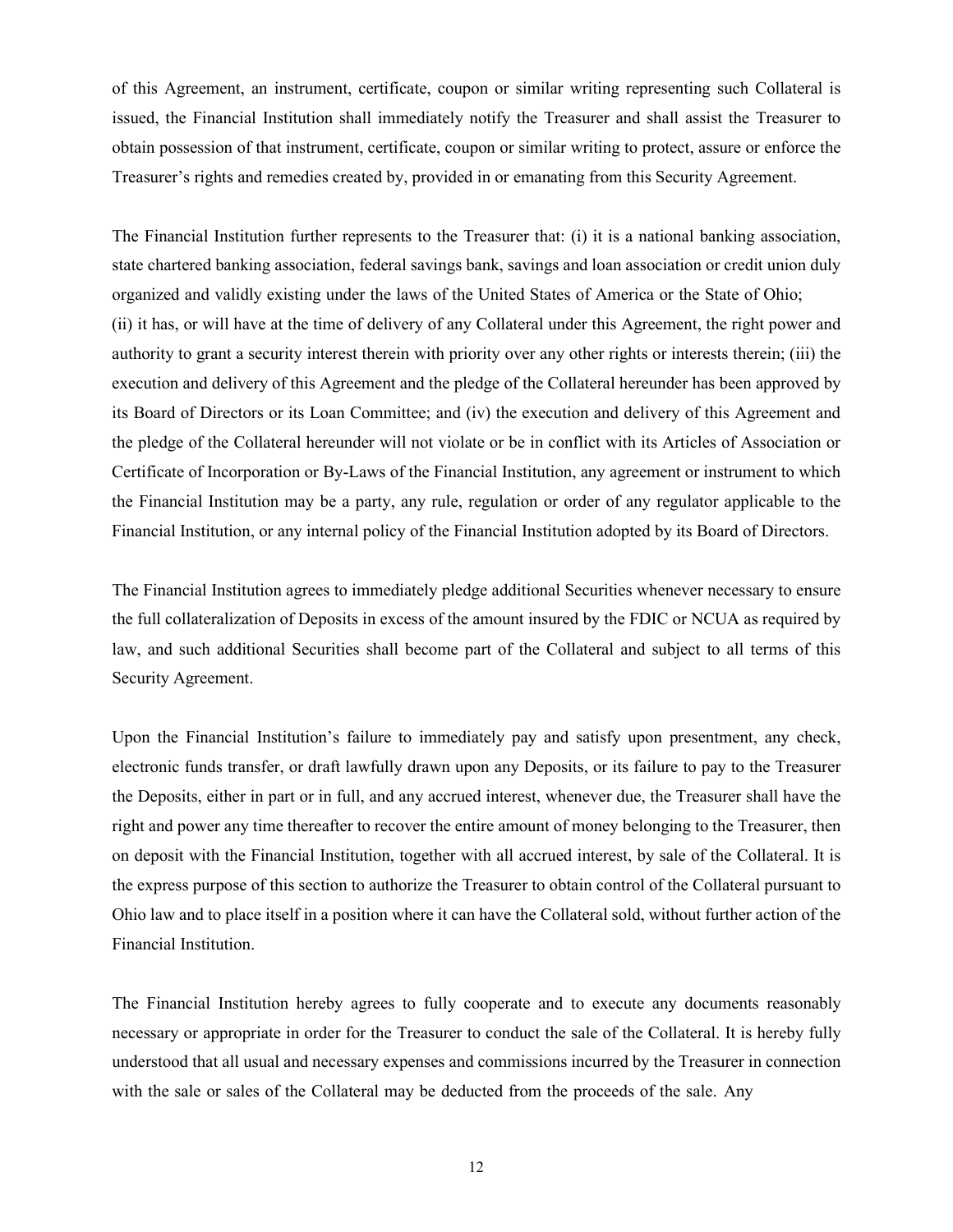funds resulting from the sale or sales in excess of the amount necessary to pay the Treasurer the entire amount of any such unpaid Deposits and the expenses of the sale or sales shall be remitted by the Treasurer to the Financial Institution.

The Financial Institution hereby irrevocably constitutes and appoints the Treasurer and any officer or agent thereof, with full power of substitution, as the Financial Institution's attorney-in-fact with full irrevocable power and authority in the place and stead of the Financial Institution and in the name of the Financial Institution or in the Treasurer's own name, from time to time in the Treasurer's discretion, for the purpose of carrying out the terms of this Security Agreement, to take any and all appropriate action and to execute any and all documents and instruments that may be necessary or desirable to accomplish the purpose of this Security Agreement. This power shall include, but not be limited to, authorizing the Treasurer to transfer or liquidate the Collateral in the event of a default, financial failure, or insolvency of the Financial Institution. In the event of a default, failure, or insolvency of the Financial Institution, the Treasurer shall be deemed to have vested full title to the Collateral pledged under this Security Agreement. This power is in addition to any other remedies that the Treasurer may have under this Security Agreement and without prejudice to its rights to maintain any suit in any court for redress of injuries sustained by the Treasurer under this Security Agreement.

All powers conferred upon the Treasurer may be exercised with respect to any additional or substituted pledged Collateral that may be delivered by the Financial Institution to pursuant to ORC § 135 and pledged to the Treasurer under the provisions of this Security Agreement or the laws of Ohio.

This Security Agreement conveys a security interest in any and all Securities held by the Financial Institution that are currently pledged or will be pledged as Collateral to the Treasurer. Further, this Security Agreement conveys a security interest to the Treasurer in any proceeds of any Collateral or any substituted Collateral.

Any pledge hereunder shall be a continuing pledge and shall secure not only such Deposits that are held by the Financial Institution at the time of the transfer of the Collateral to the Treasurer hereunder, but also any and all subsequent Deposits with the Financial Institution by the Treasurer, notwithstanding the account or accounts in which such Deposits may be held or identified by the Financial Institution.

The Financial Institution shall maintain this Security Agreement among its official records continuously until such time as this Security Agreement is terminated and all Deposits have been properly paid out.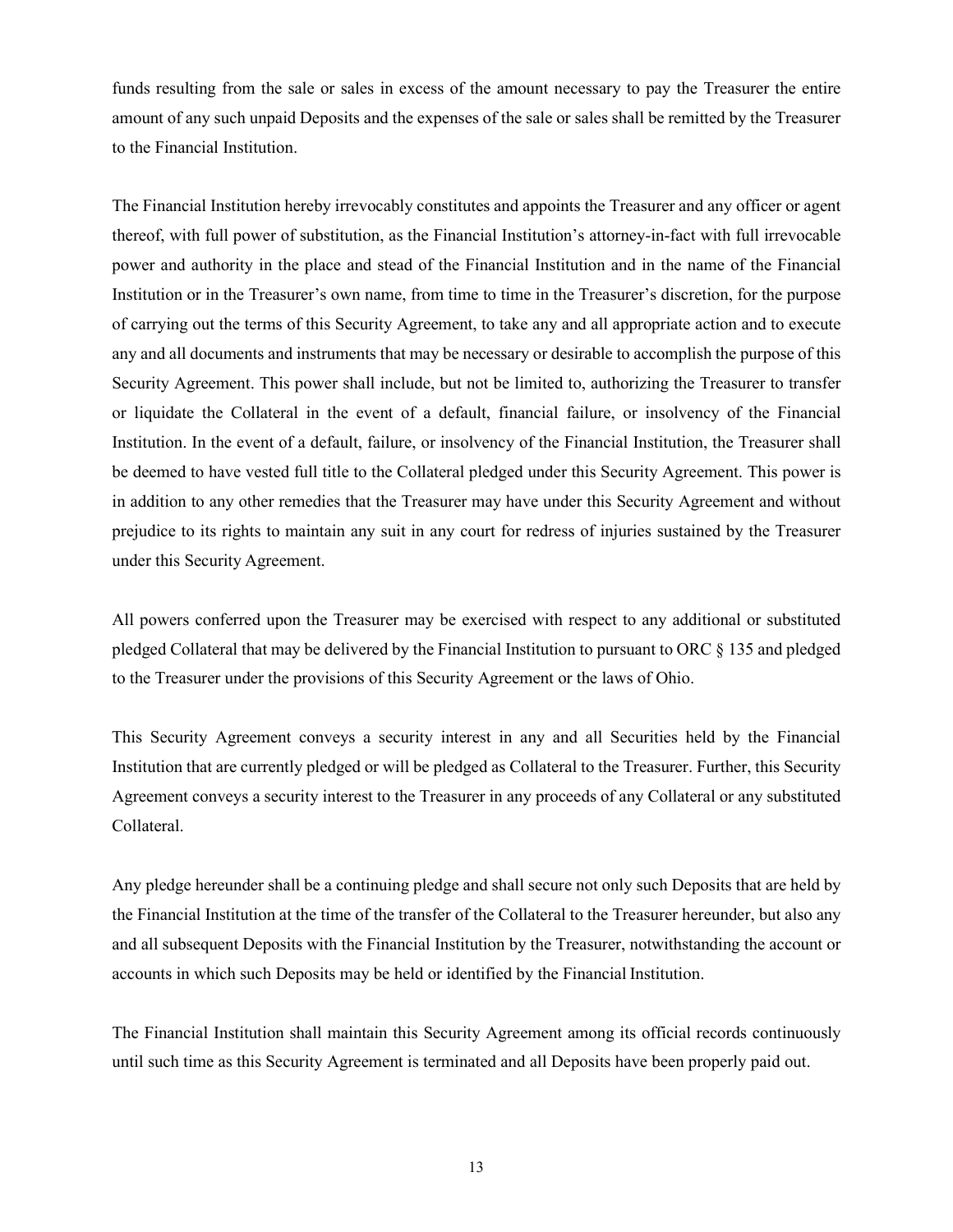It is the express purpose of this agreement to comply with the provisions of 12 USC § 1823(e), 12 USC § 1785, and ORC Chapters 135 and 1309, as applicable.

Nothing in this Security Agreement shall preclude the use of any Securities to secure the Treasurer's Deposits in whole or in part, including, but not limited to, irrevocable letter(s) of credit issued by a Federal Home Loan Bank naming the Treasurer as beneficiary and delivered to the Treasurer.

The pledge of Collateral by the Financial Institution to secure Public Deposits by the Treasurer shall be in addition to, and shall in no way eliminate or diminish, the insurance coverage to which the Treasurer may be entitled under the rules and regulations of the Federal Deposit Insurance Corporation, the National Credit Union Administration, or any private insurance carried by the Financial Institution for the purposes of protecting the claims and rights of its depositors or members.

All capitalized terms not otherwise defined herein shall have the same definitions as set forth in the Agreement for Public Depositories.

All the terms and provisions of this Security Agreement shall be binding upon and shall inure to the benefit of the parties hereto and their respective successors. This Security Agreement is not assignable or transferable unless the Financial Institution merges with another qualified financial institution or a transfer occurs pursuant to Ohio or federal regulatory law.

This Security Agreement may be executed in one or more counterparts (including by facsimile transmission), each of which shall be deemed an original and all of which taken together shall constitute one and the same instrument. Delivery of an executed counterpart of this Security Agreement by email (PDF) or telecopy shall be effective as delivery of a manually executed counterpart of this Security Agreement.

[Remainder of Page Intentionally Blank. Signatures on Following Page.]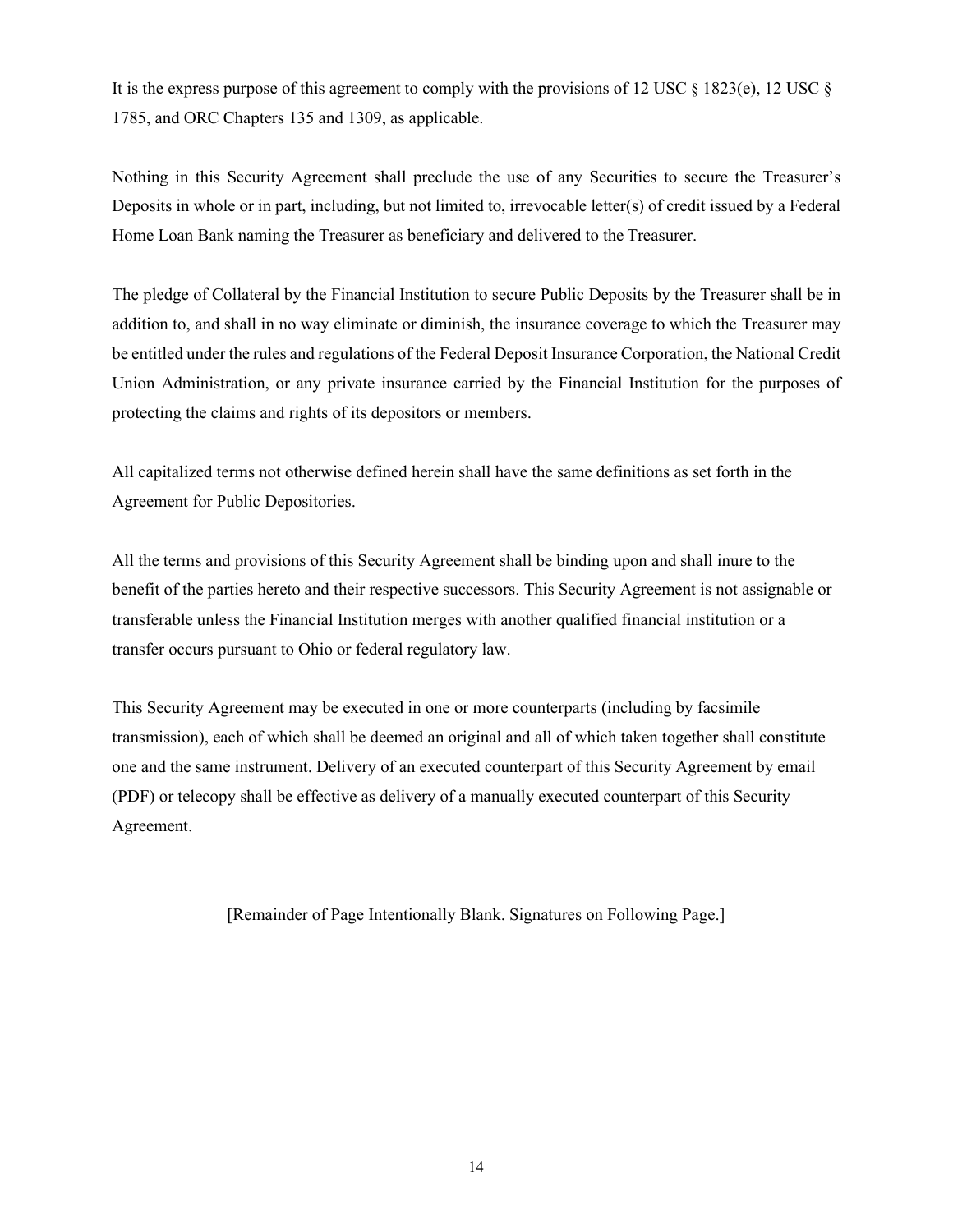By signing below, the authorized designee of the Board of Directors shall cause the Financial Institution to enter into this Security Agreement.

| NAME:                          |  |  |
|--------------------------------|--|--|
|                                |  |  |
| DATE:                          |  |  |
|                                |  |  |
| <b>STATE TREASURER OF OHIO</b> |  |  |
|                                |  |  |
| TITLE: TITLE:                  |  |  |
| DATE:                          |  |  |
|                                |  |  |